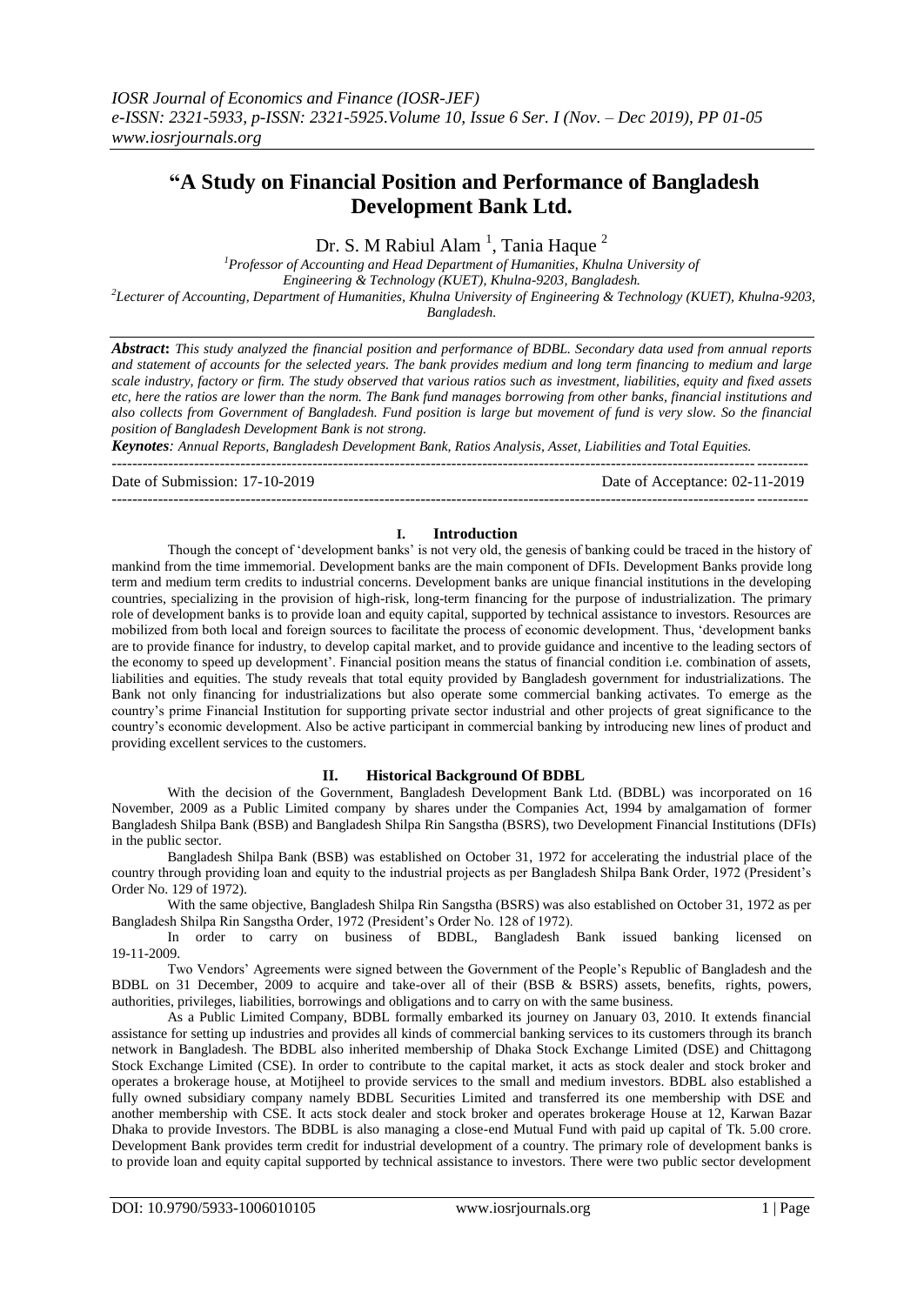Banks in Bangladesh. These are Bangladesh Shilpa Bank (BSB) and Bangladesh Shilpa Rin Sangstha (BSRS). Recently these two organizations have been merged into one in the name of Bangladesh Development Bank Limited (BDBL).

## **III. Objective Of The Study**:

\*To contribute to the country"s socio-economic development by identifying new and profitable areas for investment; \*To mobilize deposit for productive investment;

\*To employee quality human resources and enhance their capability through motivation and right –type of training at home and abroad.

\*To delegate maximum authority ensuring proper accountability;

\*To maintain continuous improvement and up-gradation in business policies and procedures;

\*To maximize profit by strong, efficient and prudent financial performance.

Scope, Methodology and Limitation of the Study: The study covered a period of 08-years ranging from 2011-2018. The base year of the study is 2011 and the concluding year is 2018. Information has been collected from secondary sources such as annual reports, Magazine, Newspaper, and banks websites. Also researcher used statistical tools, ratios analysis. So the study period is narrow and data are not sufficient. The study periods are limited and the study unit only one, so no scope of the comparative study with other but here shows that changing status year to year of the bank.

#### **IV. Literature Review**

There is a huge amount of outstanding loans and bad debt in the DFIs due to poor project appraisal. The report has been lengthy, cumbersome, and mechanically repetitive. Their ROA and ROCE have a declining trend over the period. They cannot pay their fixed charge liabilities including interest due to poor operational performance. Besides, major share of their total fund is invested in Dhaka division only neglecting the other divisions (Zaman 2004). DFIs evaluate "5Cs" while judging credit worthiness of the applicant that are- capital, collateral, character, capacity, and coverage. However, poor loan recovery rate testimony inefficient project appraisal and selection of borrowers (Nizami 1999). The time taken for project implementation in the DFIs is extremely long. The average time taken is 46 months as against the norm of 18 months only (Sobhan and Ahsan, 1986). The DFIs have also a huge amount of overdue loan with a gradual increasing trend over the period (Bari, 2004).In the context of globalization; the role of development banks is more emphasized. Historically public sector development banks have been playing an important role in the industrialization process of the country.

## **V. Analysis Of Financial Statement:**

#### **Table1: the changing trend in % of current asset, current liabilities, total assets and total liabilities over the base year. (Amount in million taka)**

| Year      | Current   | Changes     | Current     | Changes       | <b>Total Assets</b> | Changes                  | Total       | Changes     |
|-----------|-----------|-------------|-------------|---------------|---------------------|--------------------------|-------------|-------------|
|           | Assets    | the<br>over | Liabilities | over the base |                     | the<br>over              | Liabilities | over        |
|           |           | base        |             | year          |                     | base year%               |             | the<br>base |
|           |           | year%       |             |               |                     |                          |             | year%       |
| 2011      | 5200.92   | 100         | 4127.85     | 100           | 28847.66            | 100                      | 13983.88    | 100         |
| 2012      | 3987.01   | 76.66       | 4938.45     | 119.64        | 32710.46            | 113,39                   | 17011.65    | 121.65      |
|           |           |             |             |               |                     |                          |             |             |
| 2013      | 12380.76  | 238.05      | 10582.17    | 256.36        | 46857.84            | 162.43                   | 30387.55    | 217.30      |
| 2014      | 10537.53  | 202.61      | 8554.24     | 207.23        | 50259.94            | 174.23                   | 32562.98    | 232.86      |
|           |           |             |             |               |                     |                          |             |             |
| 2015      | 19717.08  | 379.11      | 7195.80     | 174.32        | 51378.56            | 178.10                   | 33328.57    | 238.34      |
| 2016      | 13152.06  | 252.88      | 7278.71     | 176.33        | 54890.35            | 190.28                   | 36375.81    | 260.13      |
| 2017      | 17772.15  | 341.71      | 6031.11     | 146.11        | 58399.15            | 202.44                   | 39683.85    | 283.78      |
| 2018      | 17830.57  | 342.83      | 3589.31     | 86.95         | 59687.47            | 206.91                   | 40407.26    | 288.96      |
| Total     | 100578.08 | 1933.85     | 52297.64    | 1266.94       | 383031.43           | 1327.78                  | 243741.55   | 1643.02     |
| Avera     | 12572.26  | 241.73      | 6537.21     | 158.37        | 47878.93            | 165.97                   | 30467.69    | 205.38      |
| ge        |           |             |             |               |                     |                          |             |             |
| <b>SD</b> | 5834.543  | ۰           | 2351.929    | ٠             | 11404.93            | $\overline{\phantom{a}}$ | 9885.06     | ٠           |
| <b>CV</b> | 46.41%    | ۰           | 35.98%      | ٠             | 23.82%              | ٠                        | 32.44%      | ۰           |

**Source: Annual Reports of BDBL**

Table 1 presented that changing position (%) of current assets, current liabilities, total assets and total liabilities over the base year, here study periods from 2011 to 2018, 2011 is the beginning year and 2018 is the concluding year, the study observed that current asset decreased (-76.66%) in 2012 and other six years were increase over the base year but the increase trend are fluctuated, the study also shows that current liabilities are negative sign in 2018(86.95%)over the base year and other five years were increase over the base year but the changing trend are fluctuated, the study also reveals that total assets chronologically increased year to year, it observed that above mentioned items increased but inconsistently during the study periods.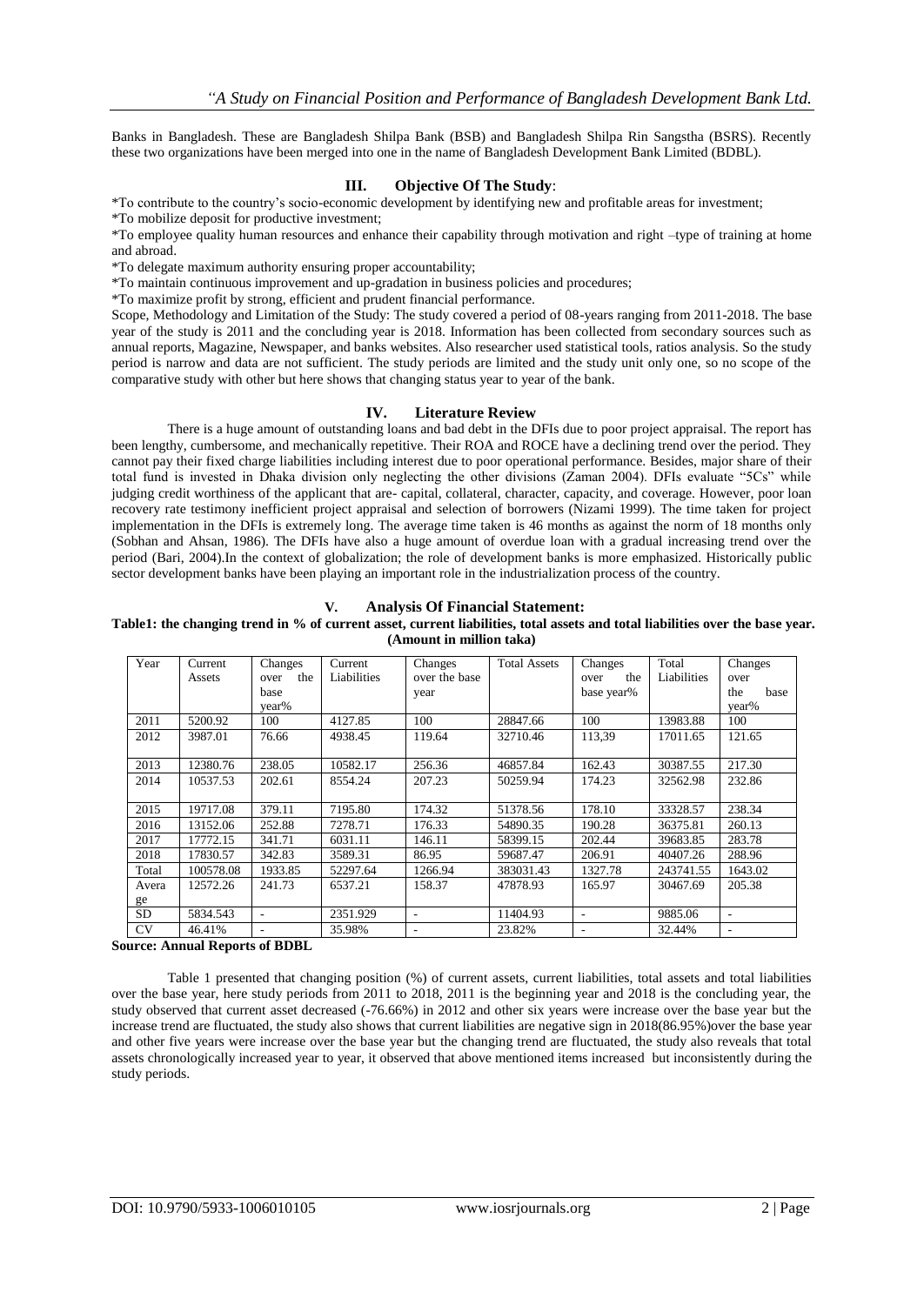|           |                      |                        | пшпон такал       |                   |                  |
|-----------|----------------------|------------------------|-------------------|-------------------|------------------|
| Year      | Current Assets to    | Current liabilities to | Current assets to | Current assets to | Investment<br>to |
|           | current liabilities% | Total liabilities%     | total assets%     | fixed assets%     | total assets%    |
|           |                      |                        |                   |                   |                  |
| 2011      | 126                  | 29.52                  | 18.02             | 58.94             | 54.24            |
| 2012      | 80.73                | 29.02                  | 12.19             | 45.76             | 9.88             |
| 2013      | 117                  | 14.82                  | 26.42             | 144.24            | 16.47            |
| 2014      | 123.18               | 26.27                  | 20.97             | 124.61            | 23.22            |
| 2015      | 274                  | 21.60                  | 18.38             | 236.47            | 22.45            |
| 2016      | 180.70               | 20.01                  | 23.96             | 160.31            | 21.26            |
| 2017      | 294.67               | 15.20                  | 30.42             | 219.62            | 17.63            |
| 2018      | 496.77               | 08.88                  | 29.87             | 224.25            | 17.08            |
| Total     | 1693.05              | 165.32                 | 180.23            | 1214.2            | 182.23           |
| Average   | 211.63               | 20.67                  | 22.53             | 151.78            | 22.78            |
| SD.       | 138.508              | 7.405                  | 6.327             | 73.44             | 13.403           |
| <b>CV</b> | 65.45%               | 35.82%                 | 28.08%            | 48.39%            | 58.84%           |

**Table: 2 Current Assets to Current Liabilities, Current Assets to Total Assets, current liabilities to total liabilities, investment to Total assets: (Amount in million Taka)**

 **Source: Annual Reports of BDBL**

Table 2 shows the ratios between current assets and current liabilities, current liabilities and total liabilities, current assets and total assets, current assets and fixed assets, investment and total assets in the study period of eight years. Ratios are good enough except the investment to total assets ratio which is showing decreasing trend in recent years. But to make handsome profit amount enough investment is essential. So BDBL should focus on that in future.

| Year      | $\overline{ }$<br>Borrowing | Changes over   | &<br>Loans | Changes                  | <b>Borrow</b><br>to | Investment | Changes    |
|-----------|-----------------------------|----------------|------------|--------------------------|---------------------|------------|------------|
|           | banks<br>from               | the base year% | Advances   | the<br>over              | Loans<br>&          |            | over the   |
|           | &financial                  |                |            | base year%               | Advances%           |            | base year% |
|           | institutions                |                |            |                          |                     |            |            |
| 2011      | 2058.61                     | 100            | 10046.08   | 100                      | 20.49               | 2820.88    | 100        |
| 2012      | 1559.03                     | 75.73          | 14743.06   | 146.75                   | 10.57               | 3230.27    | 114.51     |
| 2013      | 1148.42                     | 55.79          | 15457.18   | 153.86                   | 7.42                | 7718.27    | 273.61     |
| 2014      | 673.93                      | 32.74          | 16501.05   | 164.25                   | 4.08                | 11670.35   | 413.71     |
| 2015      | 404.37                      | 19.64          | 17964.54   | 178.82                   | 2.29                | 11535.47   | 408.93     |
| 2016      | 334.68                      | 16.26          | 17809.00   | 177.27                   | 1.88                | 11672.39   | 413.78     |
| 2017      | 199.12                      | 9.67           | 17800.34   | 177.18                   | 1.11                | 10294.08   | 364.92     |
| 2018      | 108.48                      | 5.27           | 18970.54   | 188.84                   | .569                | 10193.88   | 361.37     |
| Total     | 6486.64                     | 315.1          | 129291.79  | 1286.97                  | 18.409              | 69135.59   | 2450.83    |
| Average   | 810.83                      | 39.39          | 16161.47   | 160.87                   | 2.30                | 8641.95    | 306.35     |
| SD.       | 708.003                     |                | 2842.619   |                          |                     | 3701.15    |            |
| <b>CV</b> | 87.32%                      | ۰              | 17.59%     | $\overline{\phantom{a}}$ | ٠                   | 42.83%     | -          |

|  | Table 3: Borrowing from banks & financial institutions, Loans & Advances, (Amount in milliontaka) |
|--|---------------------------------------------------------------------------------------------------|
|  |                                                                                                   |

**Source: Annual Reports of BDBL**

Table 3 represents the changing trend of borrowing from banks &financial institutions, loans & advances and investment during 2011- 2018. The changing rate (%) of borrowing from banks &financial institutions year to year decreased from base year to concluding year. Its indicate that good sign for the Bank, on the other hand Loans & Advances were increase trend during the study period. Here the changing rate188.84% in 2018 over the base year, so, it is very good and strong sign for BDBL. Our study also reveals that investment position in the base year in 2011 Tk.2820.88 million and the concluding year in 2018 was Tk. 10193.88 million that was the changing rate 361.37% over the base year and average rate 254.63%, so it was increased but fluctuated during the period.

|  |  |  |  |  | Table: 4 Cash, shareholders equity, Total Assets (Amount in million Taka) |  |
|--|--|--|--|--|---------------------------------------------------------------------------|--|
|--|--|--|--|--|---------------------------------------------------------------------------|--|

| Year      | Cash     | Changes   | Shareholders' | Changes over  | Cash to      | Cash to total | <b>Shareholders</b> |
|-----------|----------|-----------|---------------|---------------|--------------|---------------|---------------------|
|           |          | over the  | equity        | the base year | shareholders | assets%       | equity to total     |
|           |          | base year |               |               | equity%      |               | assets%             |
| 2011      | 361.74   | 100       | 14863.78      | 100           | 2.44         | 1.25          | 51.53               |
| 2012      | 536.47   | 148.31    | 15698.82      | 105.62        | 3.42         | 1.64          | 48.00               |
| 2013      | 1104.86  | 305.43    | 16470.29      | 110.81        | 6.71         | 2.34          | 50.36               |
| 2014      | 1567.83  | 433.41    | 17537.78      | 118           | 8.94         | 3.12          | 37.43               |
| 2015      | 1888.03  | 521.93    | 18049.98      | 121.44        | 10.46        | 3.67          | 35.13               |
| 2016      | 1897.39  | 524.52    | 18623.55      | 125.29        | 10.19        | 3.46          | 33.93               |
| 2017      | 2068.53  | 571.83    | 18715.30      | 125.91        | 11.05        | 3.54          | 32.05               |
| 2018      | 1759.75  | 486.47    | 19280.21      | 129.71        | 9.13         | 2.95          | 32.31               |
| Total     | 11184.6  | 3091.9    | 139239.71     | 936.78        | 62.34        | 21.97         | 320.74              |
| Average   | 1398.075 | 386.49    | 17404.96      | 117.09        | 7.79         | 2.75          | 40.09               |
| SD.       | 654.745  | ٠         | 1576.378      |               | 3.284        | .910          | 8.398               |
| <b>CV</b> | 46.83%   | ٠         | 9.06%         |               | 42.16%       | 33.09%        | 20.95%              |

**Source: Annual Reports of BDBL**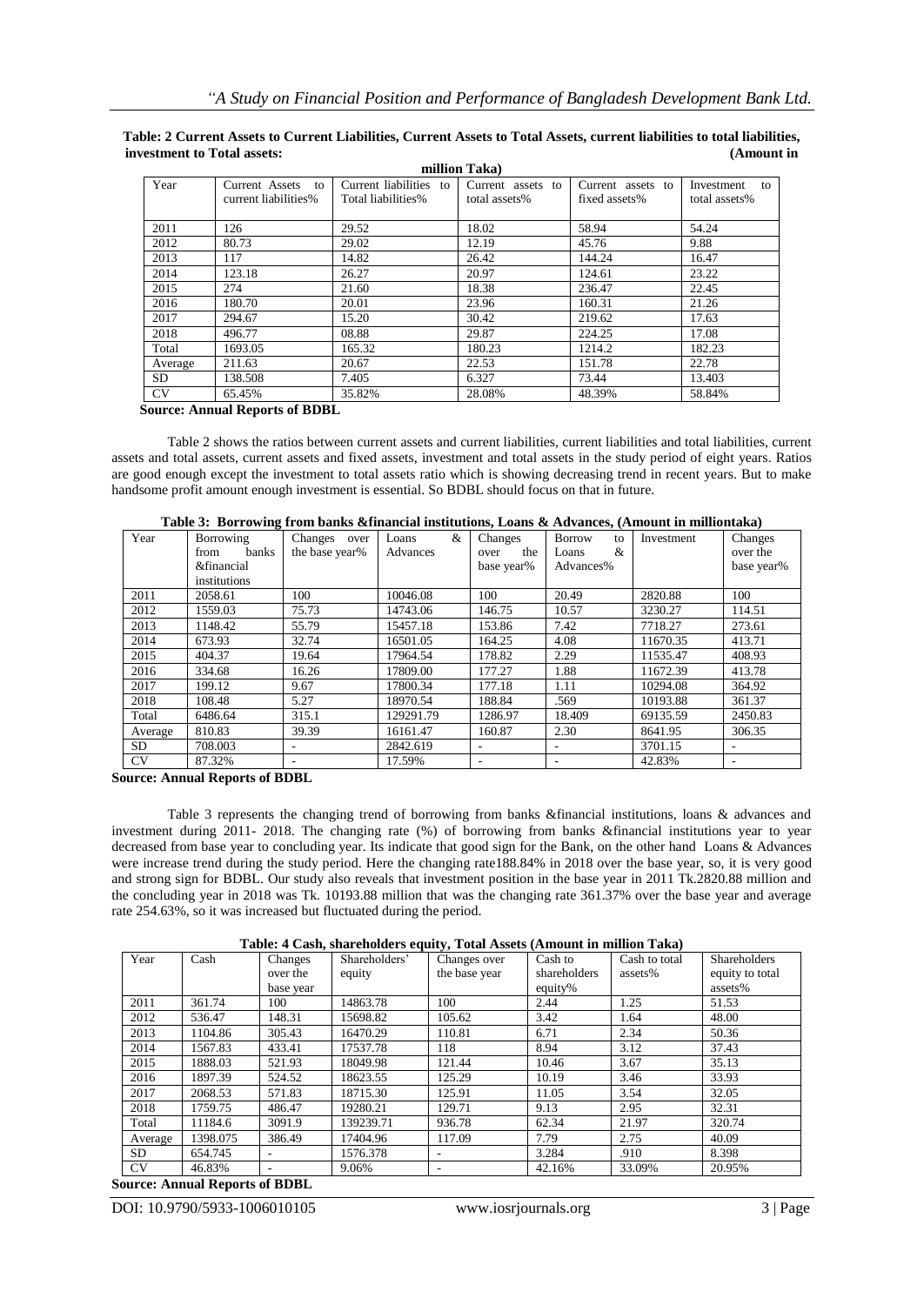Table 4 shows that volume of cash was chronologically increased over the base year, the cash volume was high in 2017(571.83%) and another years were fluctuated .The average rate 386.49%. The shareholders equity was increase year to year, the average rate of shareholders" equity was117.09%. The ratios of Cash to shareholders equity show that increased year to year. Cash to total assets, Shareholders equity to total assets also fluctuated, the researcher observed that BDBL has ability to pay its current obligations but not strong support to financial activities.

| Year      | Net Income | Changes over<br>the | &<br>Loans | Changes over the | Net Income to Loans & |
|-----------|------------|---------------------|------------|------------------|-----------------------|
|           |            | base year%          | Advances   | base year%       | Advances %            |
| 2011      | 686.01     | 100                 | 10046.08   | 100              | 6.83                  |
| 2012      | 836.96     | 122.00              | 14743.06   | 146.75           | 5.68                  |
| 2013      | 1020.11    | 148.70              | 15457.18   | 153.86           | 6.60                  |
| 2014      | 1129.25    | 686.01              | 16501.05   | 164.26           | 6.84                  |
| 2015      | 549.16     | 124.92              | 17964.54   | 178.82           | 3.06                  |
| 2016      | 395.61     | 173.41              | 17809.00   | 177.27           | 2.22                  |
| 2017      | 658.92     | 104.11              | 17800.34   | 177.19           | 3.7                   |
| 2018      | 793.38     | 115.65              | 18970.54   | 188.53           | 4.18                  |
| Total     | 6069.40    | 1574.8              | 129291.79  | 1286.68          | 39.11                 |
| Average   | 758.68     | 196.85              | 16161.47   | 160.84           | 4.89                  |
| SD        | 240.223    |                     | 2842.62    |                  | 1.832                 |
| <b>CV</b> | 31.67%     |                     | 17.59%     |                  | 37.46%                |

| Table: 5 Net Income to Loans & Advances (Amount in million Taka) |  |  |
|------------------------------------------------------------------|--|--|
|                                                                  |  |  |

Source: Annual Reports of BDBL

Table: 5 presents trends of net income, Loans & Advances and ratios of Net Income to Loans & Advances during the study periods. It is observed that net income volume was high increase in 2014 and the lowest volume in 2017.Loans and advances gradually increased during the study periods. The ratios of Net Income to Loans & Advances was lowest in 2017(3.7%) and the highest was 2014(6.84%).This situation indicate that net income was very poor against Loans & Advances.

| Table: 6 Proportion of fixed assets, total assets, and total liabilities during 2011-2018 of BDBL (Amount in million |  |
|----------------------------------------------------------------------------------------------------------------------|--|
| Taka)                                                                                                                |  |

|           | 1 ana)              |                 |                     |             |                          |                 |                     |  |  |
|-----------|---------------------|-----------------|---------------------|-------------|--------------------------|-----------------|---------------------|--|--|
| Year      | <b>Fixed Assets</b> | Changes<br>over | <b>Total Assets</b> | Total       | Changes                  | Fixed<br>Assets | Total               |  |  |
|           |                     | the base year%  |                     | Liabilities | the<br>over              | Total<br>to     | Liabilities to      |  |  |
|           |                     |                 |                     |             | base year%               | Assets          | <b>Total Assets</b> |  |  |
| 2011      | 8824.75             | 100             | 28847.66            | 13983.88    | 100                      | 30.60           | 48.47               |  |  |
| 2012      | 8713.55             | 98.74           | 32710.46            | 17011.64    | 121.65                   | 26.63           | 52.00               |  |  |
| 2013      | 8583.42             | 97.27           | 46857.84            | 30387.55    | 217.30                   | 18.32           | 64.85               |  |  |
| 2014      | 8456.68             | 95.83           | 50259.94            | 32562.98    | 232.86                   | 16.83           | 64.79               |  |  |
| 2015      | 8338.13             | 94.49           | 51378.56            | 33328.56    | 238.34                   | 16.23           | 64.87               |  |  |
| 2016      | 8204.41             | 92.97           | 54890.35            | 36375.81    | 260.13                   | 1.94            | 66.27               |  |  |
| 2017      | 8092.20             | 91.70           | 58399.15            | 39683.85    | 283.78                   | 13.86           | 67.95               |  |  |
| 2018      | 7951.06             | 90.09           | 59687.47            | 40407.26    | 288.96                   | 13.32           | 67.70               |  |  |
| Total     | 67164.2             | 761.09          | 383031.43           | 204057.68   | 1643.02                  | 137.73          | 448.43              |  |  |
| Average   | 8395.53             | 95.14           | 47878.93            | 25507.21    | 205.38                   | 17.22           | 56.05               |  |  |
| SD.       | 305.613             |                 | 11404.934           | 9885.061    |                          | 8.701           | 7.495               |  |  |
| <b>CV</b> | 3.64%               |                 | 23.82%              | 38.75%      | $\overline{\phantom{a}}$ | 50.53%          | 13.37%              |  |  |

**Source: Annual Reports of BDBL**

Table: 6 shows that fixed asset were nearly same during the study period but the very lowest proportion against the total assets during the period of review. On the other hand total liabilities were increased over the base year its very bad sign for BDBL. The ratios of total liabilities to total assets was 67.95% in 2017 that was the highest over the base year and 48.47% in 2011 it was the lowest .So this was not support to the norms.

|  |  |  |  | Table 7: The trends of Reserve and Retained Earnings of BDBL during 2011-2018(Amount in million taka) |  |  |
|--|--|--|--|-------------------------------------------------------------------------------------------------------|--|--|
|  |  |  |  |                                                                                                       |  |  |

| Year      | Reserve   | Changes<br>over | Retained | Changes over the | Retained<br>Earnings |  |
|-----------|-----------|-----------------|----------|------------------|----------------------|--|
|           |           | the base year%  | Earnings | base year%       | to Reserve %         |  |
| 2011      | 10688.54  | 100             | 40.50    | 100              | 0.37                 |  |
| 2012      | 11522.22  | 107.80          | 41.86    | 103.36           | 0.36                 |  |
| 2013      | 12275.28  | 114.85          | 187.70   | 463.46           | 1.53                 |  |
| 2014      | 13070.77  | 122.29          | 332.26   | 820.40           | 2.54                 |  |
| 2015      | 13544.58  | 126.72          | 370.67   | 915.23           | 2.74                 |  |
| 2016      | 13967.27  | 130.68          | 421.54   | 1040.84          | 3.02                 |  |
| 2017      | 14053.12  | 131.48          | 527.43   | 1302.30          | 3.75                 |  |
| 2018      | 14574.65  | 136.36          | 570.81   | 1409.41          | 3.92                 |  |
| Total     | 103696.43 | 970.18          | 2492.77  | 6155             | 18.23                |  |
| Average   | 12962.05  | 121.2725        | 311.60   | 769.38           | 2.28                 |  |
| <b>SD</b> | 1355.737  |                 | 204.025  |                  | 1.393                |  |
| <b>CV</b> | 10.46%    |                 | 65.48%   |                  | 61.09%               |  |

**Source: Annual Reports of BDBL**